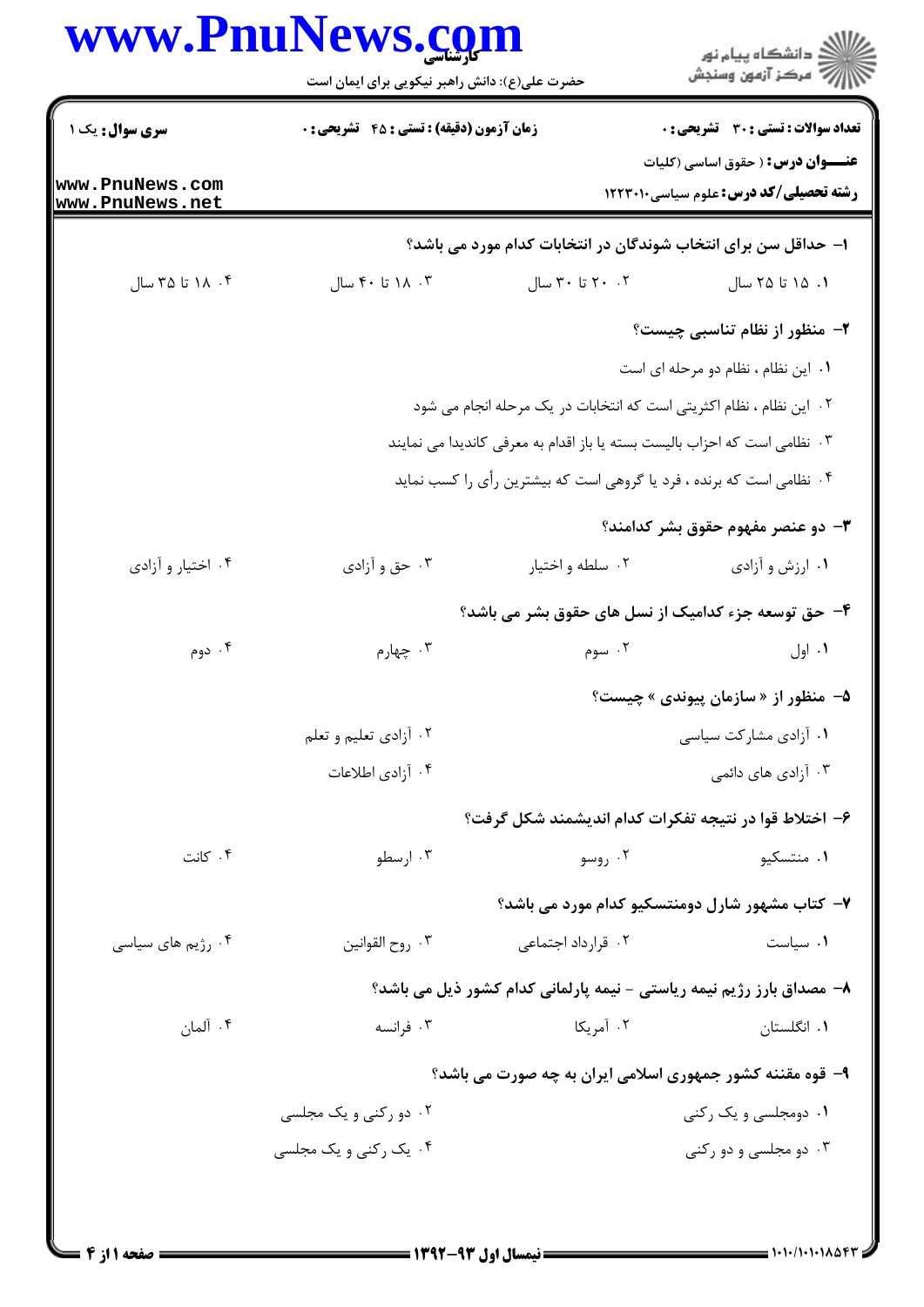| www.PnuNews.com                    | حضرت علی(ع): دانش راهبر نیکویی برای ایمان است |                                                      | ڪ دانشڪاه پيام نور<br>ر∕ آزمون وسنڊش                                                                                      |
|------------------------------------|-----------------------------------------------|------------------------------------------------------|---------------------------------------------------------------------------------------------------------------------------|
| <b>سری سوال : ۱ یک</b>             | زمان آزمون (دقیقه) : تستی : 45 آتشریحی : 0    |                                                      | <b>تعداد سوالات : تستی : 30 ٪ تشریحی : 0</b>                                                                              |
| www.PnuNews.com<br>www.PnuNews.net |                                               |                                                      | <b>عنـــوان درس:</b> حقوق اساسی (کلیات )<br><b>رشته تحصیلی/کد درس:</b> علوم سیاسی1۲۲۳۰۱۰                                  |
|                                    |                                               |                                                      | ۱۰- پارلمان در ایالات متحده چه نامیده می شود؟                                                                             |
| ۰۴ بوندسرات                        | ۰۳ کنگره                                      | ۰۲ بوندستاگ                                          | ۰۱ سنا                                                                                                                    |
|                                    |                                               |                                                      | 11- در کشور آمریکا انتخابات رئیس جمهوری به کدام شکل انجام می شود؟                                                         |
| ۰۴ دو درجه ای                      | ۰۳ سه درجه ای                                 | ۰۲ مستقیم توسط مردم                                  | ۰۱ یک درجه ای                                                                                                             |
|                                    |                                               |                                                      | ۱۲– مسئول رسیدگی به کلیه دعاوی است که جنبه مجرمانه را نداشته باشد و بیشتر در مورد خسارت و دعاوی غیر جزایی<br>صلاحيت دارد؟ |
|                                    | ۰۲ دادگاه بدوی                                |                                                      | ٠١. دادگاه تجديد نظر                                                                                                      |
|                                    | ۰۴ دادگاه حقوقی                               |                                                      | ۰۳ دادگاه ویژه و اختصاصی                                                                                                  |
|                                    |                                               |                                                      | ۱۳- در ایران رئیس قوه قضائیه توسط چه مقامی منصوب می شود؟                                                                  |
| ۰۴ مجلس شورای اسلامی               | ۰۳ شورای نگهبان                               | ۰۲ رهبر                                              | ۰۱ رئیس جمهور                                                                                                             |
|                                    |                                               |                                                      | ۱۴– دیوان عالی عدالت یا « قضات سیاسی » در کدام کشور می باشد؟                                                              |
| ۰۴ فرانسه                          | ۰۳ آلمان                                      | ۰۲ انگلستان                                          | ۰۱ آمریکا                                                                                                                 |
|                                    |                                               |                                                      | 1۵- مقام اول کشورها در گفتمان حقوق اساسی چه نامیده می شوند؟                                                               |
| ۰۴ رئیس جمهور                      | ۰۳ رئیس کشور                                  | ۰۲ پادشاه                                            | ۰۱ نخست وزیر                                                                                                              |
|                                    |                                               |                                                      | ۱۶- از دیدگاه چه کسی موضوع حقوق اساسی عبارت است از « چارچوب بندی حقوقی پدیده های سیاسی » ؟                                |
| ۰۴ آندره هوريو                     | ۰۳ سیدمحمد هاشمی                              | ۰۲ مارس پرلو                                         | ۰۱ ابوالفضل قاضي                                                                                                          |
|                                    |                                               |                                                      | ۱۷– آراء و نظرات حقوقدانان به عنوان یکی از منابع حقوق اساسی چه نامیده می شود؟                                             |
| ۰۴ کنوانسیون                       | ۰۳ دکترین                                     | ۰۲ عرف                                               | ۰۱ رویه قضایی                                                                                                             |
|                                    |                                               | حفظ و حمایت از حقوق و آزادی های افراد از طرف دیگر» ؟ | ۱۸–کدام گزینه « ایده ای است مبتنی بر محدود کردن دولت بوسیله قانون و مستلزم توازن میان قوای حکومتی از یک طرف و             |
|                                    | ۰۲ نظریه قرارداد اجتماعی                      |                                                      | ۰۱ نظریه دستورگرایی                                                                                                       |
|                                    | ۰۴ نظریه قانون گرایی                          |                                                      | ۰۳ نظریه مطلقه گرایی                                                                                                      |
|                                    |                                               |                                                      | ۱۹- کدام موردجزء مبانی فکری اصل برابری سیاسی است؟                                                                         |
| ۰۴ اصل حاكميت قانون                | ۰۳ اصل عدم تبعيض                              | ۰۲ کرامت انسانی                                      | ٠١. اصل تعيين سرنوشت                                                                                                      |
|                                    |                                               |                                                      |                                                                                                                           |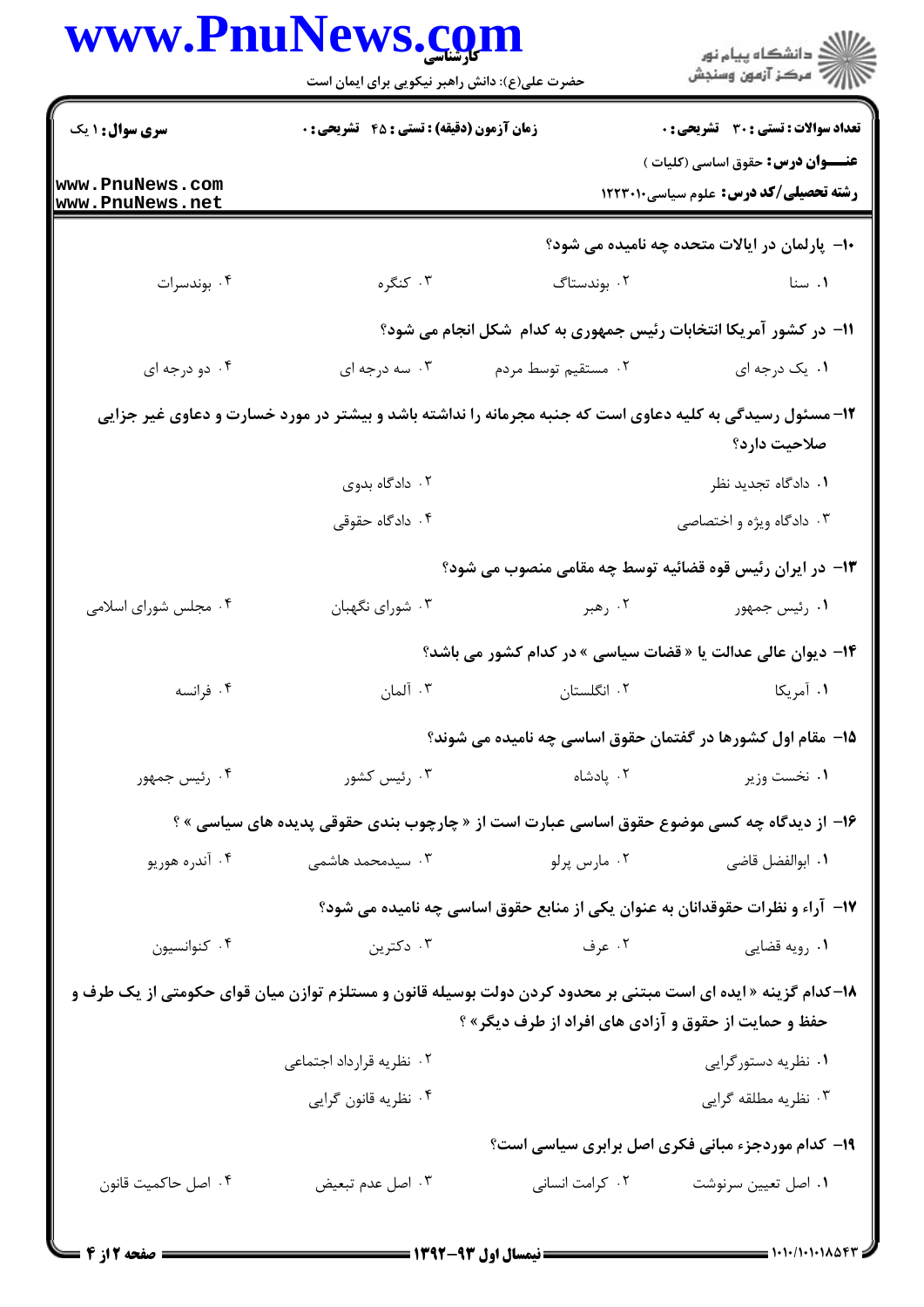|                                                                         | www.PnuNews.com<br>حضرت علی(ع): دانش راهبر نیکویی برای ایمان است |                                                                                                                   | ِ<br>∭ دانشڪاه پيام نور<br>∭ مرڪز آزمون وسنڊش                                            |  |
|-------------------------------------------------------------------------|------------------------------------------------------------------|-------------------------------------------------------------------------------------------------------------------|------------------------------------------------------------------------------------------|--|
| <b>سری سوال : ۱ یک</b>                                                  | زمان آزمون (دقیقه) : تستی : 45 آتشریحی : 0                       |                                                                                                                   | <b>تعداد سوالات : تستی : 30 ٪ تشریحی : 0</b>                                             |  |
| www.PnuNews.com<br>www.PnuNews.net                                      |                                                                  |                                                                                                                   | <b>عنـــوان درس:</b> حقوق اساسی (کلیات )<br><b>رشته تحصیلی/کد درس:</b> علوم سیاسی1۲۲۳۰۱۰ |  |
|                                                                         |                                                                  | +۲- در اصطلاح حقوق اساسی ، نهاد واضع قانون اساسی چه نامیده می شود؟                                                |                                                                                          |  |
| ۰۴ قوه ناظر                                                             | ۰۳ قوه مؤسس                                                      | ۰۲ پارلمان                                                                                                        | ۰۱ مجلس                                                                                  |  |
|                                                                         |                                                                  | <b>۲۱</b> - بر اساس اصل ۱۷۷ قانون اساسی ، ابتکار بازنگری در ایران به کدام مقام سپرده شده است؟                     |                                                                                          |  |
|                                                                         | ۰۲ رئیس قوه قضائیه با مشورت مجلس شورای اسلامی                    |                                                                                                                   | ٠١ رئيس جمهور با مشورت شوراي نگهبان                                                      |  |
|                                                                         | ۰۴ رئیس جمهور با مشورت مجلس شورای اسلامی                         | ۰۳ رهبر با مشورت مجمع تشخيص مصلحت نظام                                                                            |                                                                                          |  |
|                                                                         |                                                                  | ۲۲- در کدام روش تصویب قانون اساسی توسط نمایندگان ملت و شاه یا حاکم وضع می شود؟                                    |                                                                                          |  |
| ۰۴ همه پرسی                                                             | ۰۳ مردم سالار                                                    | ۰۲ مختلط                                                                                                          | ۰۱ غیر مردم سالار                                                                        |  |
|                                                                         |                                                                  | <b>۲۳</b> - کدام یک از عوامل ذیل جزء عوامل مادی و عینی تشکیل دهنده ملت است؟                                       |                                                                                          |  |
| ۰۴ ارزش ها                                                              | ۰۳ احساسات                                                       | ۰۲ نژاد و خویشاوندی                                                                                               | ۰۱ عقلانیت بشری                                                                          |  |
|                                                                         |                                                                  | ۲۴- از خط مبدأ دریایی و سمت دریا، تا ۱۲ مایل ، شامل کدام منطقه دریایی می باشد؟                                    |                                                                                          |  |
|                                                                         | ۰۲ منطقه انحصاری - اقتصادی                                       |                                                                                                                   | ۰۱ فلات قاره                                                                             |  |
|                                                                         | ۰۴ آب های داخلی                                                  |                                                                                                                   | ۰۳ دریای سرزمینی                                                                         |  |
| ۲۵- مفهوم حاکمیت در نتیجه توسعه دولت مدرن در اروپا در چه قرنی شکل گرفت؟ |                                                                  |                                                                                                                   |                                                                                          |  |
|                                                                         | ۰۲ قرن نوزدهم و بیستم                                            |                                                                                                                   | ۰۱ قرن شانزدهم و هفدهم                                                                   |  |
|                                                                         | ۰۴ قرن هجدهم و نوزدهم                                            |                                                                                                                   | ۰۳ قرن پانزدهم و شانزدهم                                                                 |  |
|                                                                         |                                                                  | ۲۶- منظور از بعد خارجی در مفهوم حاکمیت چیست؟                                                                      |                                                                                          |  |
|                                                                         |                                                                  | ۰۱ به معنای وجود یک قدرت یا اقتدار عالی در داخل یک کشور است که تصمیمات را اتخاذ می کند                            |                                                                                          |  |
|                                                                         |                                                                  | ۲. مشخص کننده شخصیت متمایز حقوقی و سیاسی دولت - کشور و استقلال و عدم وابستگی آن در ارتباط با سایر دولت - کشورهاست |                                                                                          |  |
|                                                                         |                                                                  | ۰۳ حاکمیت به قدرت سیاسی نامحدودی مربوط می شود                                                                     |                                                                                          |  |
|                                                                         |                                                                  |                                                                                                                   | ۰۴ حاکمیت به اقتدار حقوقی عالی اشاره دارد                                                |  |
|                                                                         |                                                                  | ٢٧- رسیدگی به حل و فصل اختلافات شهروندان بطور تخصصی ، بعهده کدام نهاد است؟                                        |                                                                                          |  |
| ۰۴ قوه ناظر                                                             | ۰۳ قوه مجریه                                                     | ۰۲ قوه قضائیه                                                                                                     | ۰۱ قوه مقننه                                                                             |  |
|                                                                         |                                                                  | ۲۸- کدام مورد در نتیجه اتفاق چند دولت مستقل ایجاد می شود؟                                                         |                                                                                          |  |
| ۰۴ فدرال                                                                | ۰۳ کنفدراسیون                                                    | ۲. اتحاد شخصی                                                                                                     | ۰۱ اتحاد واقعی                                                                           |  |